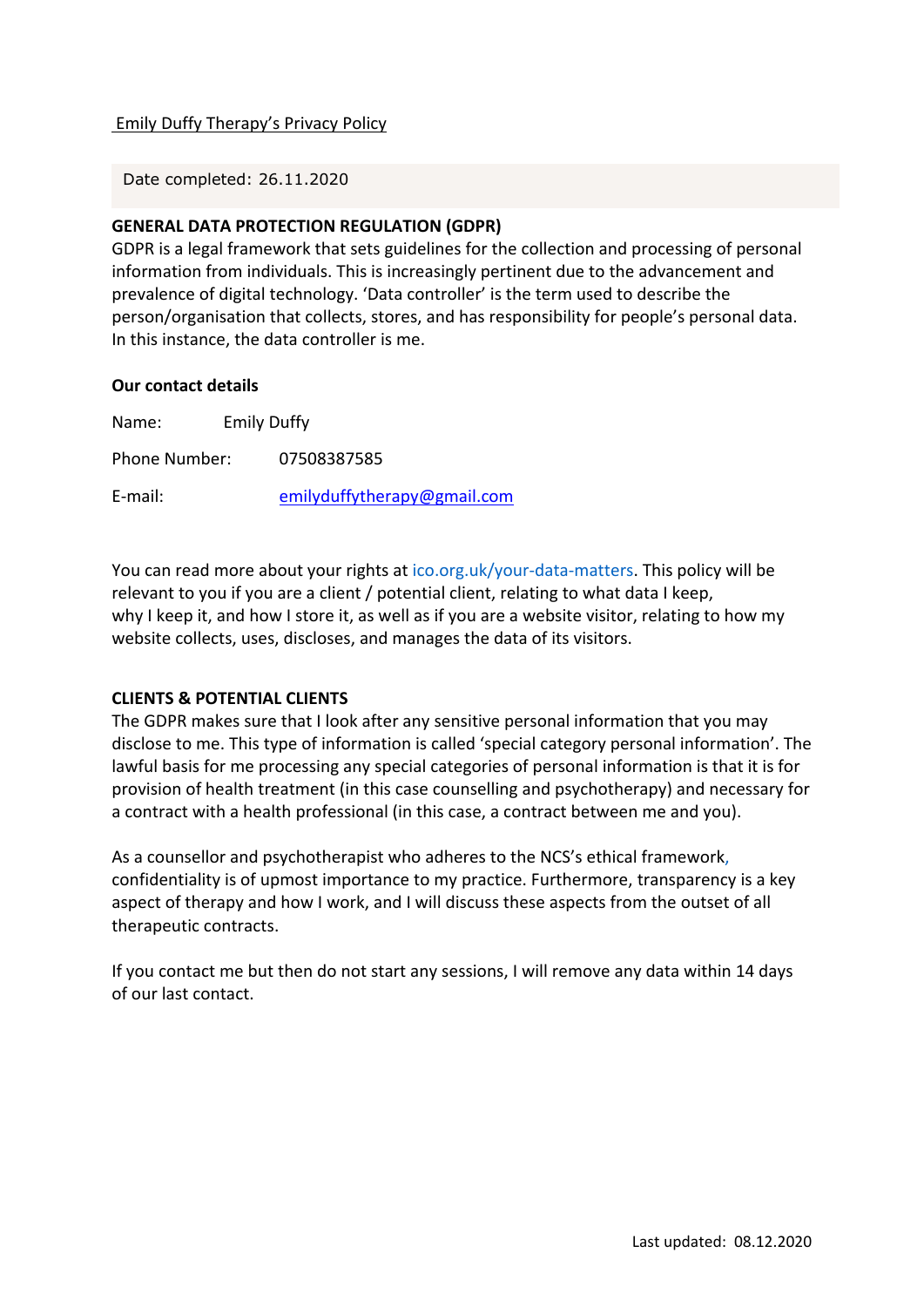# **The type of personal information we collect**

We currently collect and process the following information:

Your name, your date of birth, your address and contact details, your GP information, contact information from someone you feel comfortable us communicating with under emergencies.

## **How we get the personal information and why we have it**

Most of the personal information we process is provided to us directly by you for one of the following reasons:

- To contact you when confirming appointments with the service and thus for your appointments.
- To get you support if you are at risk of harm to yourself or anyone else.
- In event of a legal obligation such as terrorism.

Your information will only be shared as above in the cases outlined – in emergencies and where possible with your permission.

Under the General Data Protection Regulation (GDPR), the lawful bases we rely on for processing this information are:

**Your consent. You can remove your consent at any time by contacting myself (via the details at the top of this document.)**

**You can ask me at any time to correct any mistakes there may be in the personal information I hold about you** such as your name, email, phone number, emergency contacts, pronouns, etc.

**You also have the right to request that I erase information about you,** which I will do so to the furthest extent possible, allowing that I may need to retain some information about you to ensure that I am compliant with any legal requirements, or for the purposes of public safety or my own internal complaints processes. I keep minimal information about clients to carry out my work. I conduct regular audits of the data I collect and routinely delete emails, email addresses and text messages.

Once counselling has ended your contact records will be kept for three years from the end of our contact with each other and are then securely destroyed. If you want me to delete your contact details sooner than this, please tell me.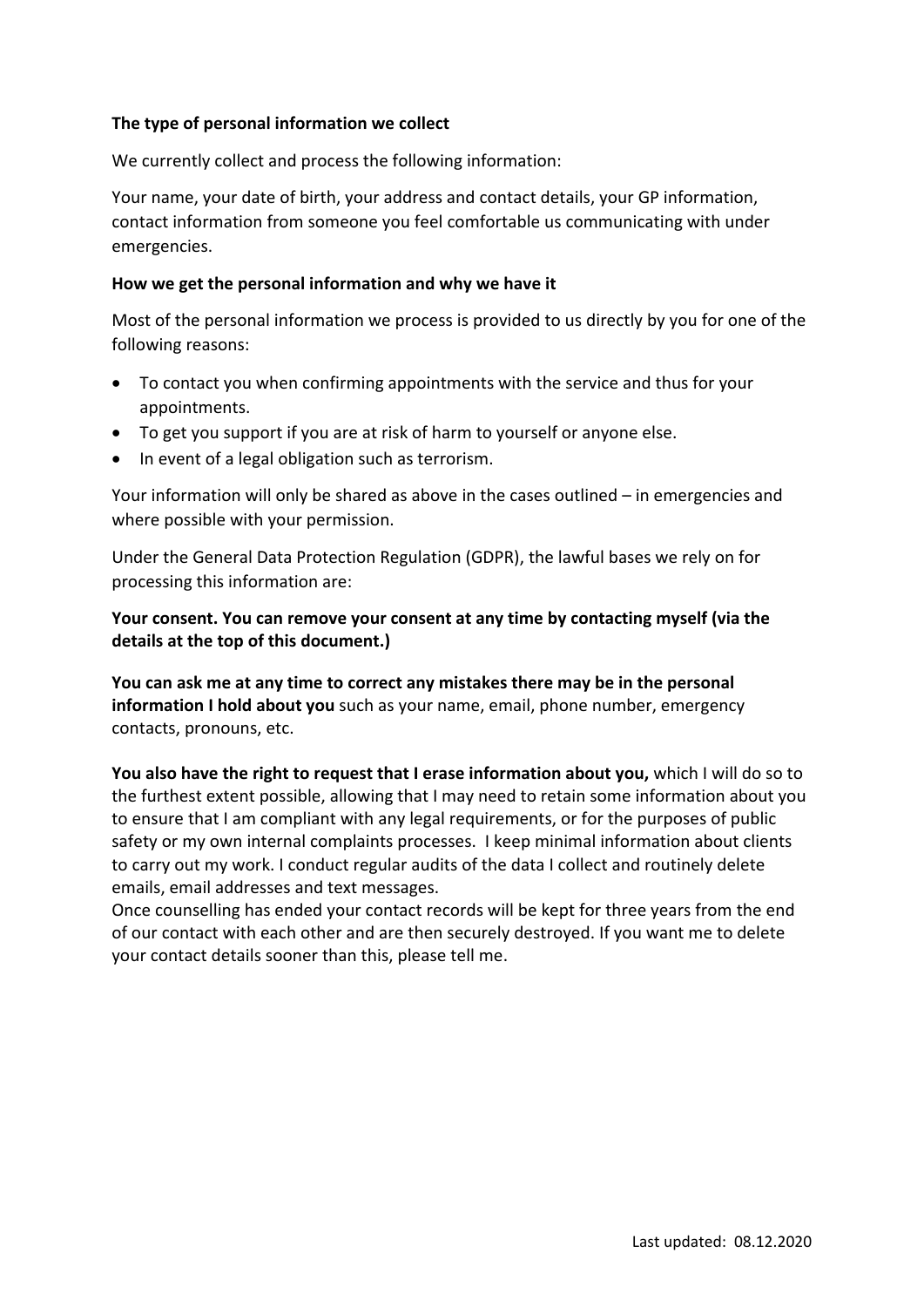### **When your information may be shared?**

Anonymised session notes are kept for supervision and auditing purposes due to my registration with the National Society of Counsellors.

The Information shared in therapy is strictly confidential. The only time I will break confidentiality and share information about you, is if I believe you are at risk of harming yourself or others, and in compliance with the following acts: The Terrorism Act 2000; Drug Trafficking Act 1994, Proceeds of Crime Act 2002 or the Money Laundering Regulations 2007; Road Traffic Act 1991; the Children Act 1989; the Serious Crime Act 2007, and the Female Genital Mutilation Act 2003. I will endeavour to share my concerns with you prior to taking any action.

#### **How I store your personal information**

*Email:* Once we have sessions confirmed or an email requires me to send any confidential information I will use email supplied by google mail which can allow me to use 'confidential mode' – meaning the email will expire after 5 years and requires and passcode to read the email.

*Phone:* I store your initials (and not your full name) and your telephone number on a sim card on my mobile phone. This device could be stolen or lost. My phone is locked by password, but no method is 100% secure against unlocking. I do not share your phone number with any third party.

*Video:* There is currently no verified completely secure video conferencing platform. I will send you a new Zoom meeting link and password each week to limit the possibility of interception.

*Anonymised Case Notes*: these will be kept on my laptop and all documents will be password protected, alongside the password needed to access my laptop. If you would like to access a copy of these notes, please make a written request to my details at the top of this document.

I take the security of the data I hold about you very seriously and as such I take every effort to make sure it is kept secure.